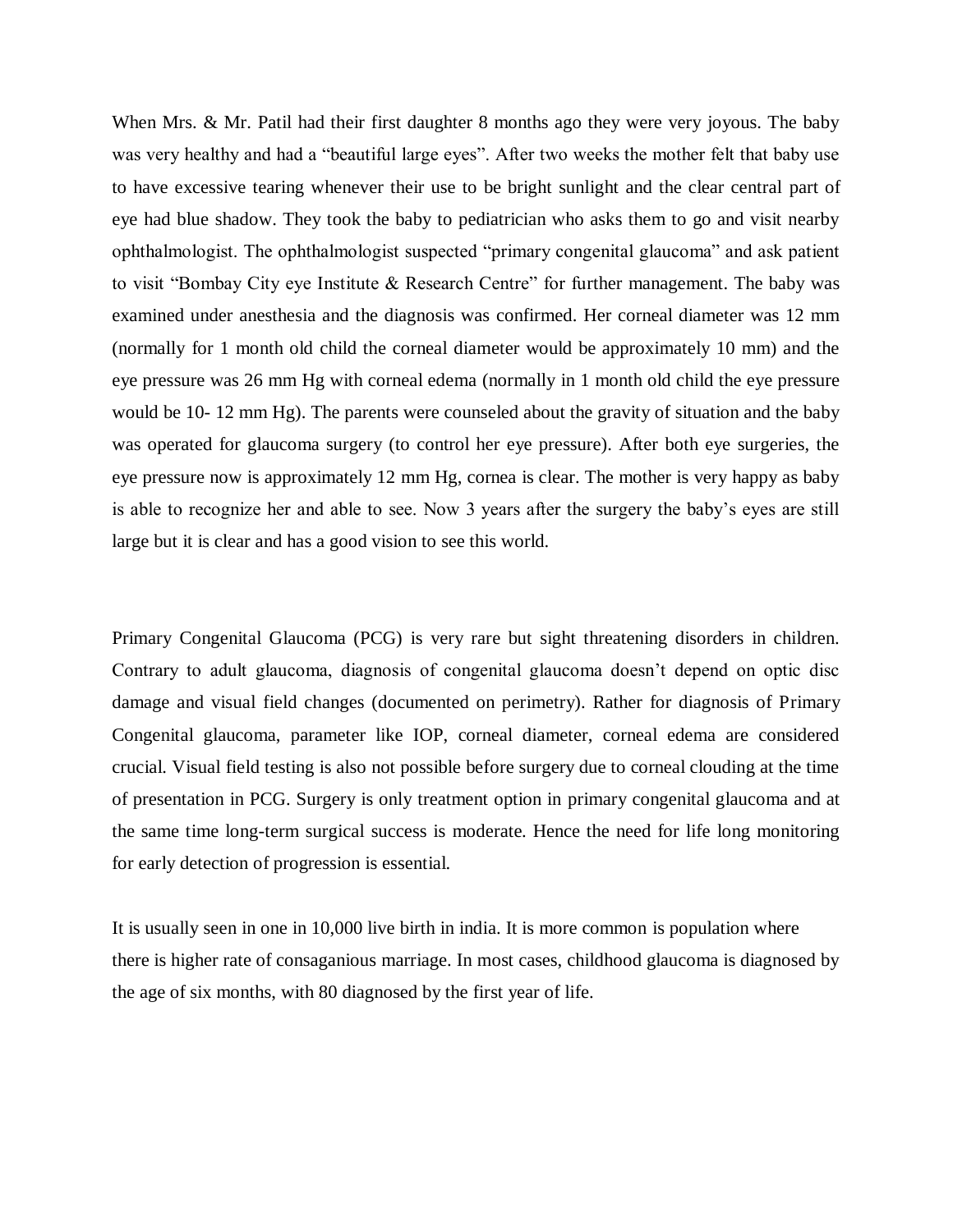## **Signs of Childhood Glaucoma**

- Unusually large eyes
- Excessive tearing
- Cloudy eyes
- Light sensitivity

## **Symptoms**:

Symptoms of childhood glaucoma include enlarged eyes, cloudiness of the cornea, and photosensitivity (sensitivity to light).

## **How is it Treated?**

In an uncomplicated case, surgery can often correct such structural defects. Childhood glaucoma is usually a surgical disease and medication is usually required till surgeon plans out the surgery and get anesthesia clearance. Medical treatments may involve the use of topical eye drops and oral medications.

There are two main types of surgical treatments: filtering surgery and laser surgery. Filtering surgery involves the use of small surgical tools to create a drainage canal in the eye.

In a complicated childhood glaucoma, surgeeon may decide to impalnt the drainage device with valve to control the eye pressure.

#### **Signs and Symptoms of Childhood Glaucoma**

What to watch for in children under the age of two:

- Does your child have unusually large eyes?
- Is there excessive tearing in your child's eyes?
- Are your child's eyes cloudy?

# Other signs for all children under 18: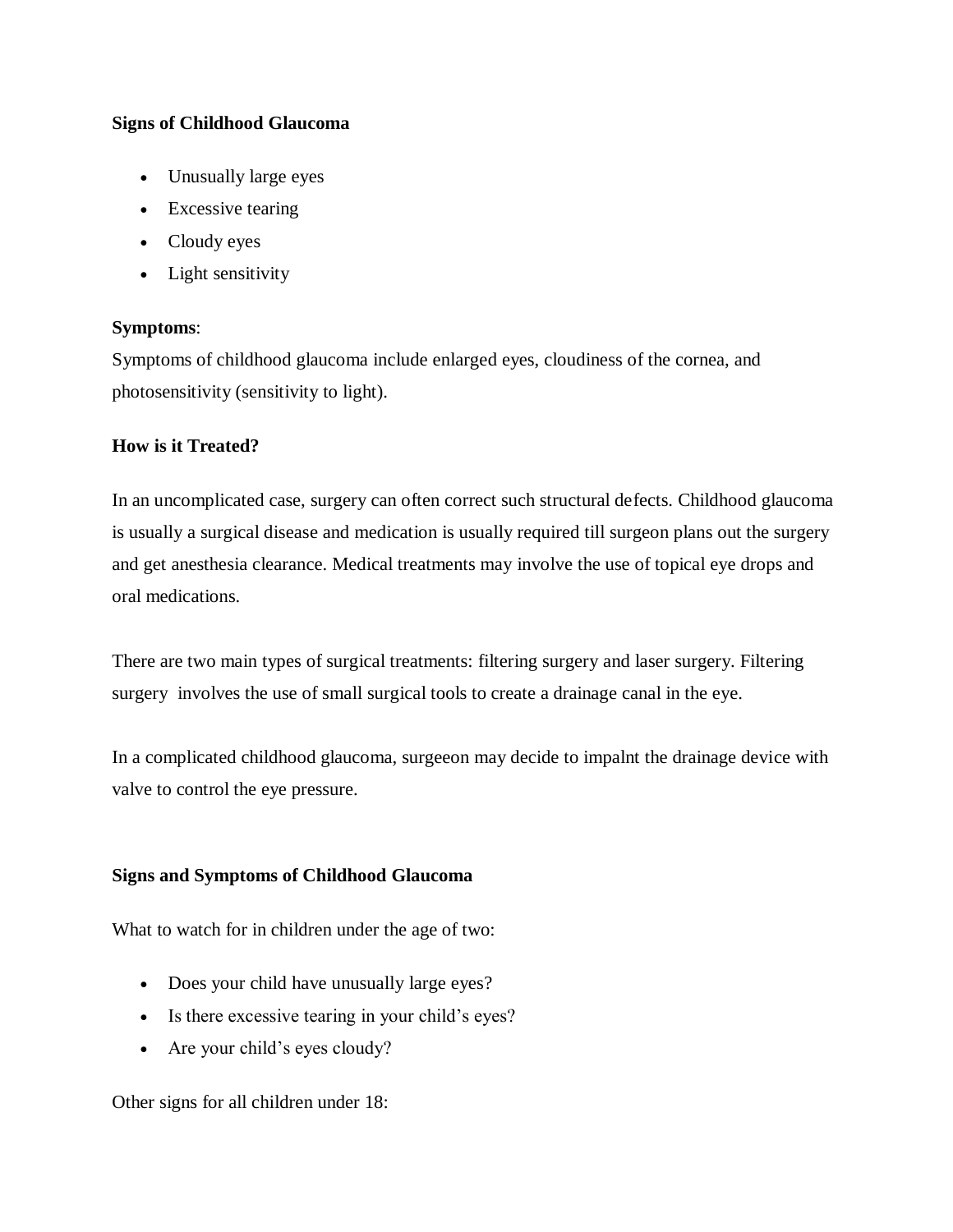- Are your child's eyes particularly sensitive to sunlight or a camera flash?
- Have you noticed significant vision loss in your child?
- Do your child's eyes have difficulty adjusting in the dark?
- Does your child complain of headaches and/or eye pain?
- Does your child have red eyes all the time?

Other conditions to be monitored:

- Any child with eye injury or a history of a serious eye injury.
- Any child who has had cataract surgery. (Up to 30 % of patients can develop glaucoma after the surgery.